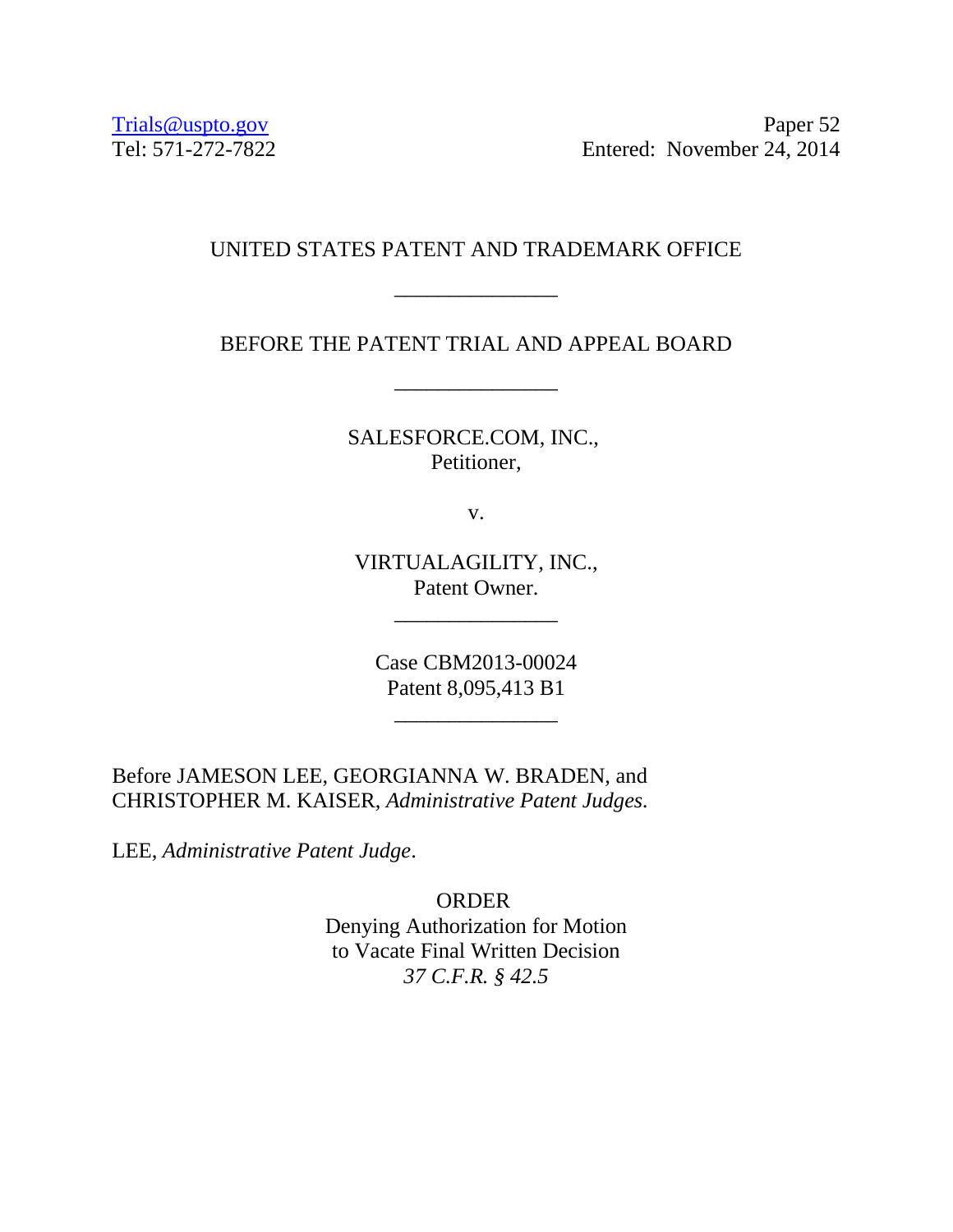Case CBM2013-00024 Patent 8,095,413 B1

#### **Introduction**

On May 24, 2013, Petitioner filed a petition for *inter partes* review of U.S. Patent No. 8,095,413 B1 ("the '413 patent"). Paper 4. We instituted trial on November 19, 2013. Paper 16. Patent Owner filed its Patent Owner Response on January 28, 2014. Paper 25. Petitioner then filed its Reply on April 11, 2014. Paper 29. Oral argument was held on July 14, 2014.

A Final Written Decision was rendered on September 16, 2014, in which we held that Petitioner has proven, by a preponderance of the evidence, that claims 1– 21 of the '413 patent are unpatentable. Paper 47. On November 18, 2014, Patent Owner filed a Notice of Appeal to the Court of Appeals for the Federal Circuit. Paper 49. Also on November 18, 2014, the parties filed a Joint Motion to File Settlement Agreement as Confidential Business Information. Paper 50.

In a joint conference call held on November 21, 2014, Patent Owner requests authorization to file a *Motion to Vacate the Final Written Decision and to Terminate the Proceeding after the Final Written decision has been Vacated*. For reasons discussed below, the request is *denied*.

#### **Discussion**

During the conference call, counsel for Patent Owner explained that its request is based on Salesforce's "abandonment" of this proceeding. Counsel for Patent Owner points to the following language in the parties' Joint Motion to File Settlement Agreement as Confidential Business Information:

Pursuant to agreement between the parties, Petitioner salesforce.com will take no further action in this proceeding and will not participate in any subsequent appeal.

Paper 50, 1.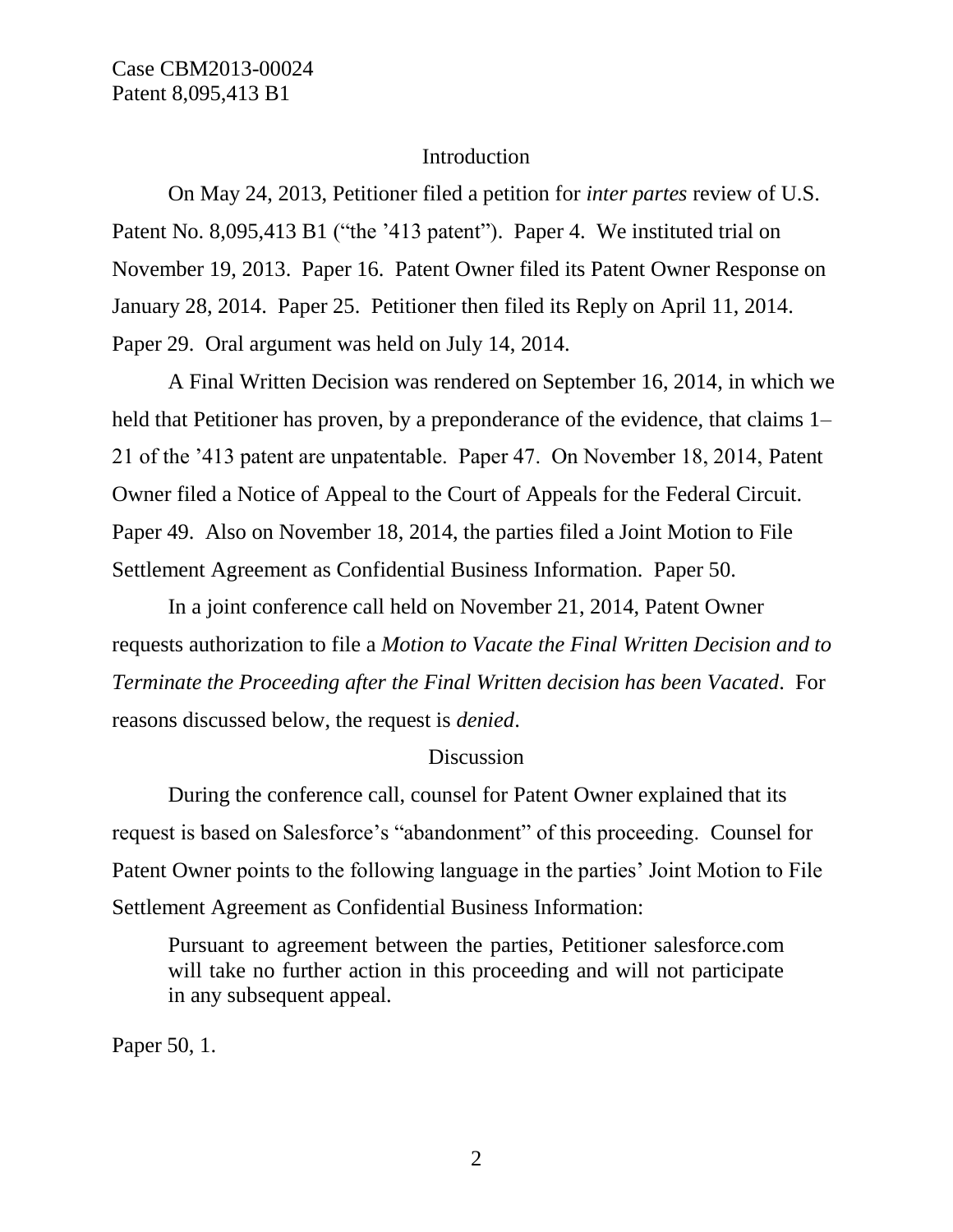#### Case CBM2013-00024 Patent 8,095,413 B1

At this stage of the proceeding, where Petitioner already has proven by a preponderance of the evidence that claims 1–21 of the '413 patent are unpatentable, and where a Final Written Decision already has been rendered, lack of further participation by Petitioner in this proceeding and in any subsequent appeal is inconsequential to the merits or legitimacy of the Final Written Decision. Such "abandonment," if even appropriate to be referred to as "abandonment," does not undo the work Petitioner already has done in completing trial and obtaining an adverse judgment against Patent Owner. No more participation by Petitioner is either necessary or required. The claims already have been proven unpatentable.

We disagree with Patent Owner's characterization that trial before the Board is not yet complete. Patent Owner's rationale is this: (1) a covered business method review is a trial per 37 C.F.R. § 42.300; (2) a trial is a contested matter per 37 C.F.R. § 42.2; and (3) because Patent Owner is appealing the Board's Final Written Decision, the matter remains contested, and that means trial is not yet complete. Appellate review, however, is not a part of the trial before the Board. Trial before the Board is complete when the Final Written Decision was entered.

We note 35 U.S.C. § 327(a), which applies to covered business method reviews, under which the Board may continue to completion of trial to render judgment even if the parties have settled and the proceeding is terminated with respect to each petitioner. If the Board can proceed to issuance of a Final Written Decision despite settlement between the parties and termination of the proceeding with respect to each petitioner, an already issued Final Written Decision should not be vacated based on settlement between the parties.

During the conference call, counsel for Patent Owner acknowledged that the Board must take into account the public's interest as well. According to Patent Owner, however, any public interest is tied to the existence of an unresolved

3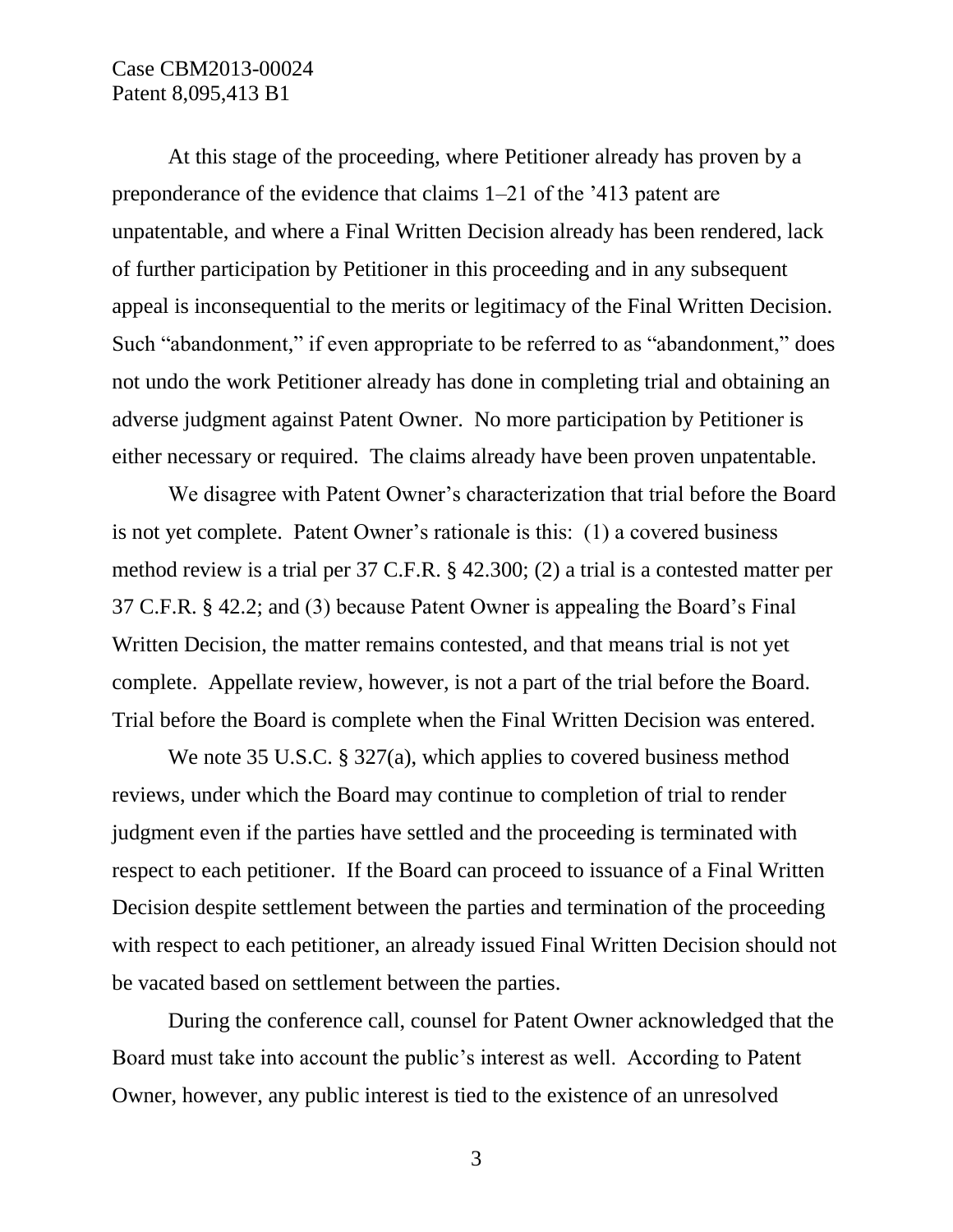infringement suit between the parties, because it is a precondition to the filing of a covered business method patent petition that the petitioner has been sued for or charged with infringement of the involved patent. Under that theory, if the parties have settled, no public interest remains. Patent Owner's position is unduly restrictive.

There is "a strong public interest in the finality of judgments in patent litigation." *Cardinal Chem. Co. v. Morton Int'l, Inc.*, 508 U.S. 83, 100 (1993). Here, the public interest lies in not having claims which have been proven unpatentable remain in an issued patent, whether or not all disputes between two parties to a law suit with regard to that patent have been resolved. In that regard, we note also the following statement from the Supreme Court:

Judicial precedents are presumptively correct and valuable to the legal community as a whole. They are not merely the property of private litigants and should stand unless a court concludes that the public interest would be served by a vacatur.

*U.S. Bancorp Mortgage Co. v. Bonner Mall Partnership*, 513 U.S. 18, 26 (1994) (citation omitted).

### **Conclusion**

The alleged "abandonment" fails to justify vacating the Final Written Decision.

### Order

It is

ORDERED that Patent Owner is not authorized to file a *Motion to Vacate the Final Written Decision and to Terminate the Proceeding after the Final Written Decision has been Vacated*.